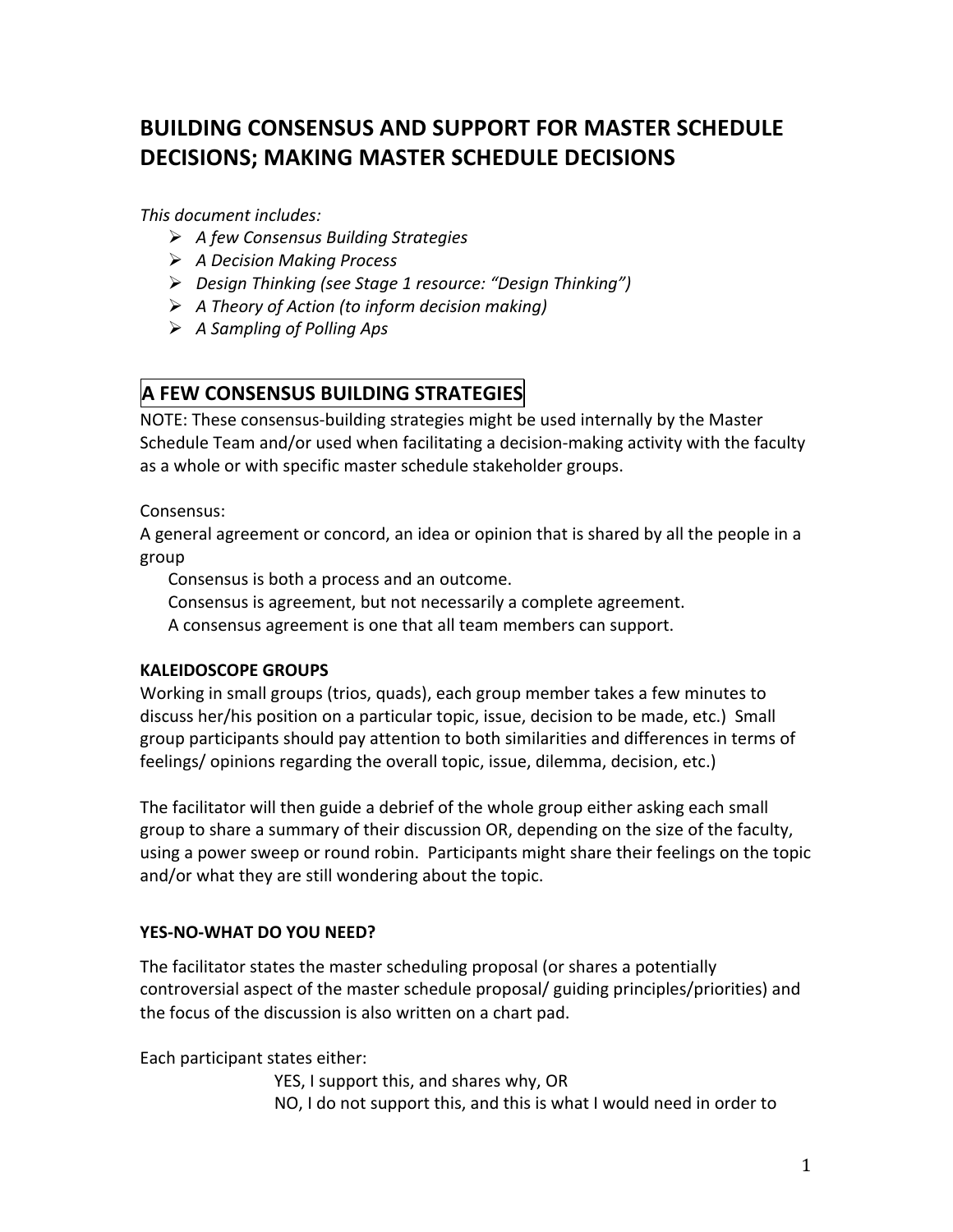support it.

A participant may also elect to remain neutral, with the caveat that neutrality implies a willingness to support what the group decides.

The debrief may include a discussion of strategies to meet the need of those opposed and/or of how best to reach consensus given any deeply held feelings of participants.

#### **SPEND YOUR DOTS**

The facilitator leads a brainstorming process around making a particular decision or setting a particular priority, etc. After the group has determined a smaller list of some of proposed principles/priorities/elements, etc., the facilitator then gives each participant five sticky dots (number of dots may vary) and asks everyone in the group to vote their dots. Each participant can choose to divide up her/his dots among several principles/priorities/design elements, etc. OR spend them all on one or two of the ideas that are most important to her/him.

#### **FIVE FINGER SHARE**

The facilitator shares an aspect of the project proposal, or a proposed guiding principle, design element, or \_\_\_\_\_\_\_. He/she then asks participants to quickly indicate where they stand by using one of their hands. Participants share how they feel by raising a hand with a certain number of raised fingers. (NOTE: If this is the first time a group (or some members of the group) is/are using five finger share OR if there are new faculty/staff members, it helps to have a PowerPoint slide or a poster or chart paper which describes the following:

- Five fingers: Love the proposed schedule/guiding principle/ The support this and will actively work to make this master schedule (etc.) a reality.
- Four fingers: Really like. I support this master schedule proposal. While I may not be a leader in implementing the master schedule, I will do what is appropriate to support this.

Three fingers: Neutral. I won't undermine the efforts of others.

- Two fingers: Really dislike. Prefer other options, but will abide by the group's decision. I will not sabotage.
- One finger: Hate. I am seriously opposed to the idea.
- If anyone holds up one or two fingers, the facilitator may encourage her/him to share they he/she would need in order to raise three, four, or five fingers.

Some of these strategies are based on the work of the Coalition of Essential Schools, National School Reform Faculty, Bay Area School Reform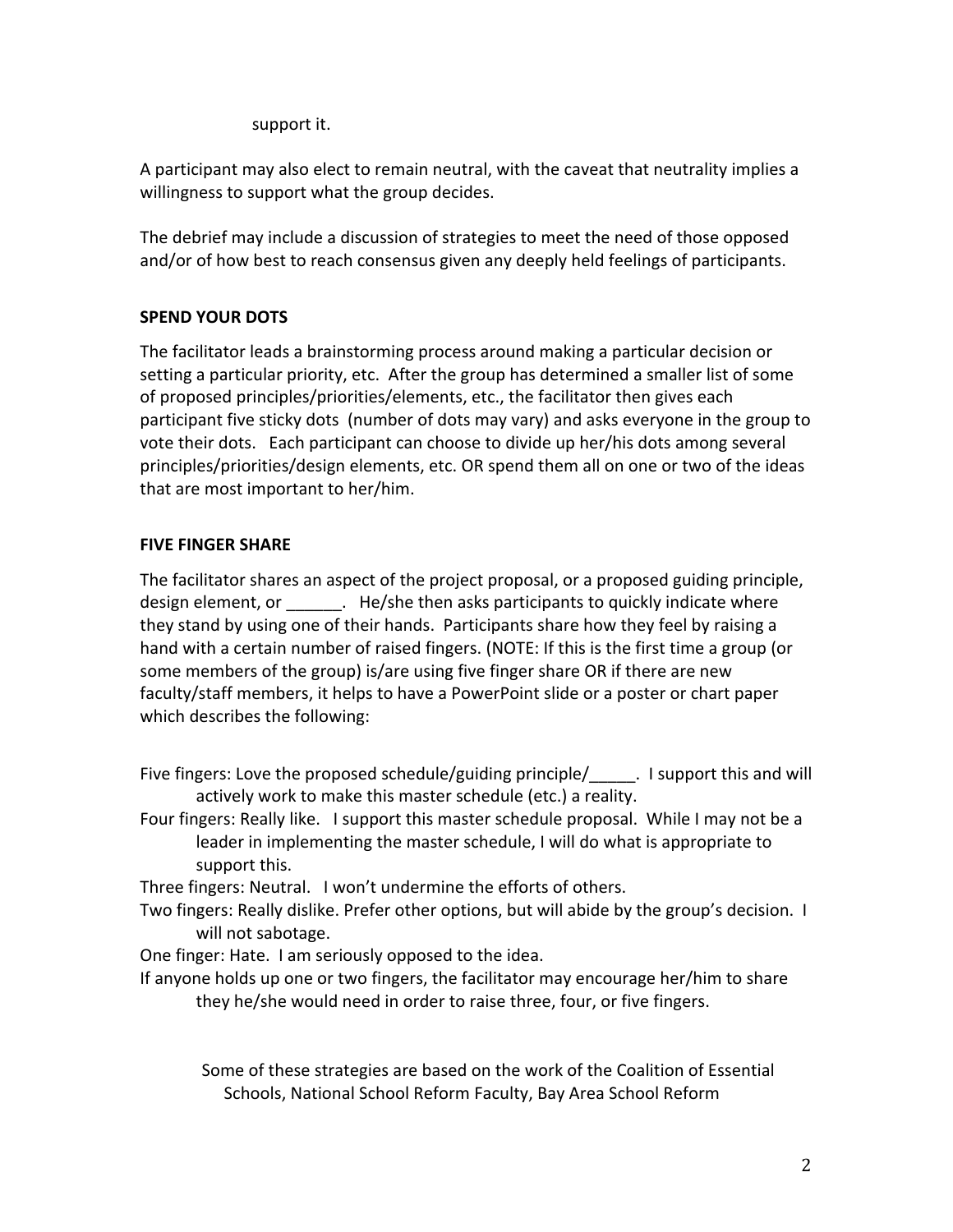Collaborative, Nancy Golden and others.

See also "How to Reach Consensus" (with pictures) at wikiHow http://www.wikihow.com/Reach-a-Consensus

See also: "Consensus Building: A Key to School Transformation," by Daniel Baron, (senior fellow with the National School Reform Faculty) Instructional Leader, Principal Leadership, February, 2008

The article includes a Tuning Protocol for Building Consensus that could be used by faculty groups or student groups. Also, includes a "Proposed Decision-Making Process."

Consensus here is defined as: " $*$  I can live with the decision  $*$  I will support my colleagues in implementing this decision  $*$  I will do absolutely nothing to impede the implementation of this decision."

A copy of the article was retrieved in November 2013 at http://www.parkwayschools.net/CandD/CurriculumAreas/cte/documents/Article.Conse nsus.Bldg0001.pdf

## A DECISION MAKING PROCESS

UMass at Dartmouth defines the Decision-making process as the "process of making choices by setting goals, gathering information, and assessing (alternatives)." There are many versions of decision-making processes available in books, in practice, and on-line. Typically, they include the following steps:

- $\triangleright$  Identify/Clarify the decision to be made (Define the Problem/Situation)
- $\triangleright$  Gather the data needed to make an informed decision (Note: sometimes brainstorming possible options comes before gathering data; sometimes gathering data is repeated in the sequence of steps)
- $\triangleright$  Brainstorm/Generate alternatives (List the options)
- $\triangleright$  (Option) Gather more data related to alternatives under consideration (may involve research, site visits, phone calls, polls, etc.)
- $\triangleright$  Evaluate the alternatives (Weigh the possible outcomes; consider pros and cons for each alternative)
- Consider!Values *– (How%well%does%each%alternative%align%with%the%school%and/or%* district vision and mission? How well does each alternative align with theagreed *upon%master%schedule%guiding%principles?)%*
- $\triangleright$  Choose an Alternative (Make a Decision)
- $\triangleright$  Implement the decision (Act on the decision)
- $\triangleright$  Evaluate decision effectiveness (learn from and reflect on both the decision and the decision-making process.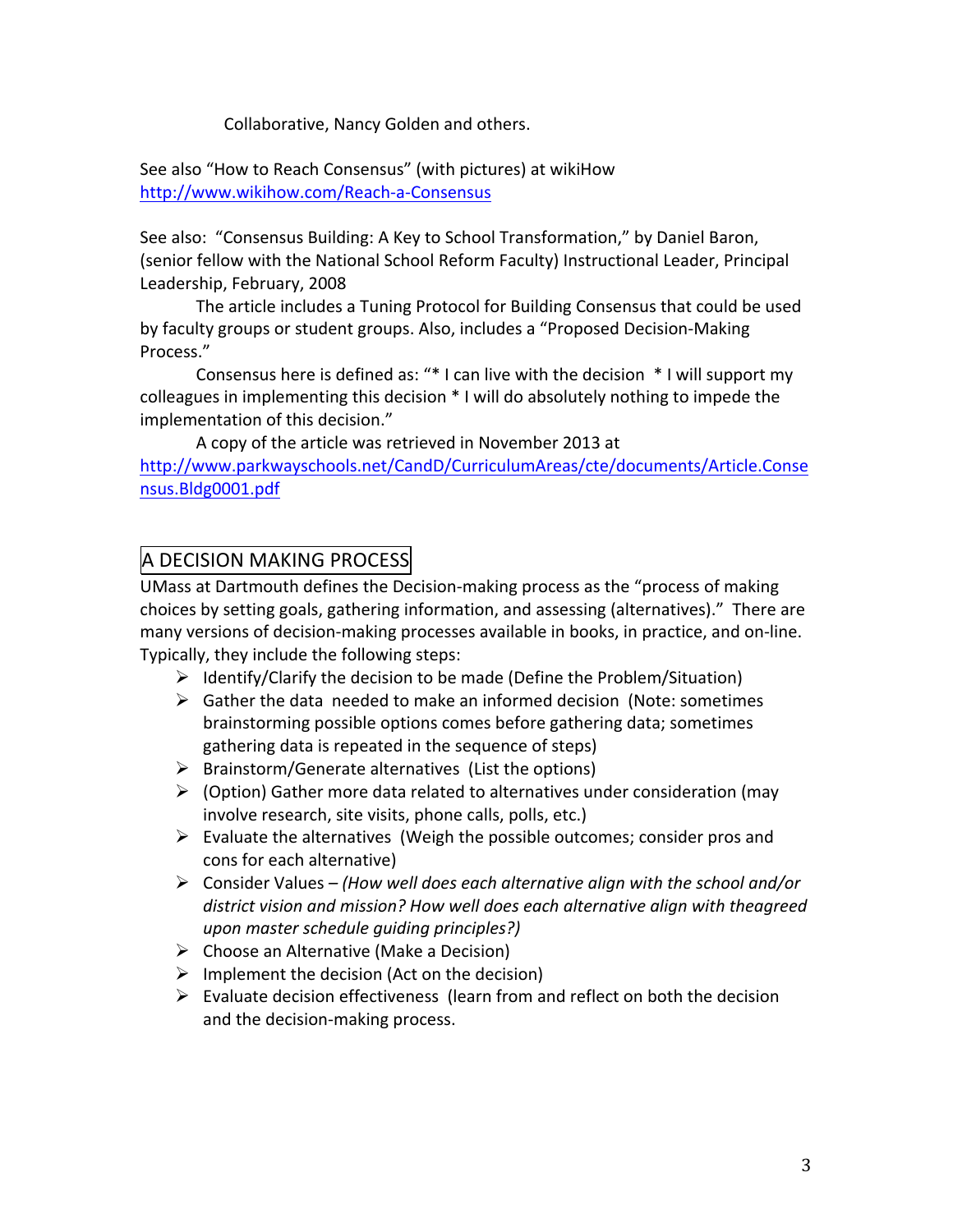Two other examples include:

From!UMass!Dartmouth:!

The UMass Decision Making Process is used to help students make a decision regarding their major, but can be applied in many other circumstances.

- $\triangleright$  Identify the Decision to Be Made
- $\triangleright$  Gather Information
- $\triangleright$  Identify the Alternatives
- $\triangleright$  Weigh the Evidence
- $\triangleright$  Choose From Alternatives
- $\triangleright$  Take Action
- $\triangleright$  Review the Decision

For more detail on each of these steps in the decision-making process, see: https://www.umassd.edu/fycm/decisionmaking/process/

From Thomas Edison State College: Identifying/Clarifying the decision to be made

- $\triangleright$  Identifying possible decision options
- $\triangleright$  Gathering/processing information
- $\triangleright$  Making/implementing the decision
- $\triangleright$  Evaluating the decision For more detail on each of these steps in the decision-making process, see http://myedison.tesc.edu/tescdocs/Web\_Courses/EDL. 530/documents/DecisionMaking\_Proc.htm

## DESIGN THINKING

Design Thinking is "a creative process that helps you design meaningful solutions in the classroom, at your school, and in your community."

Many schools and districts, including the districts involved in the initial James Irvine Foundation/ConnectEd California Linked Learning District Initiative, have been trained in the Design Thinking process and use design thinking as part of their decision making process.

Since there are many design thinking strategies, tools, and resources, information on Design Thinking is included in a separate document, entitled "Design Thinking."

## **THEORY OF ACTION**

Often when a master schedule team is involved in the decision-making process, especially when the decision/s involved might result in a major shift in the use of time or structures for learning in the school setting, it is important to ground the work in a theory of action. A clear understanding of the reasons behind any major decision will also help to build consensus and support for the decision.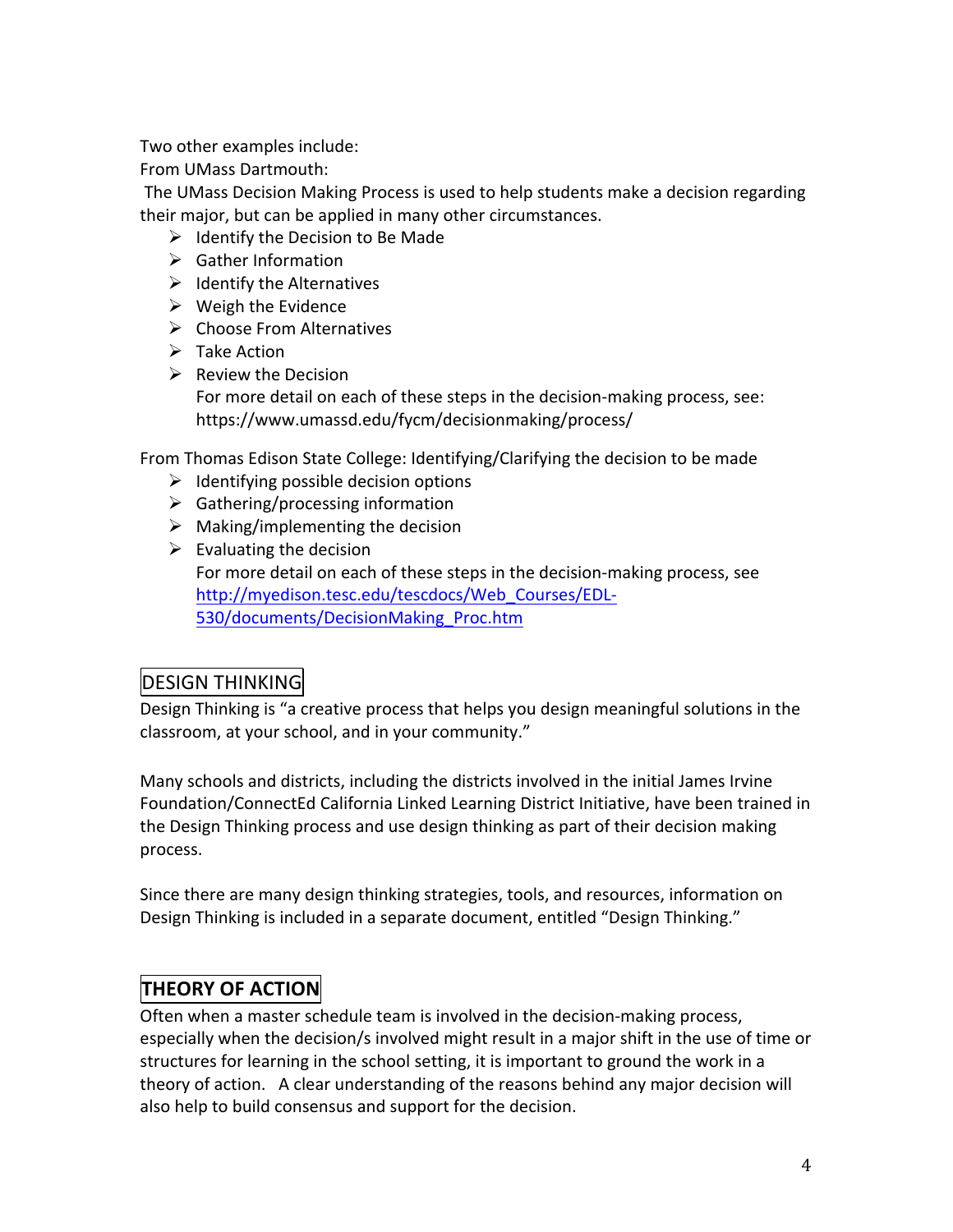## **Theory of Action**

Proposed Strategy: If we do this, (describe in detail)

Then "X" will happen: (Explain in research-base or evidence-based practice why this will work)

And we will see this result in....

#### **Theory of Action:**

- Aligns intended theory with the realities of work within an actual organization.
- Connects strategy to the actions and relationships critical to good instruction and student learning.
- Identifies the mutual dependencies that are required to get the complex work of...improvement done.
- Grounded in research or evidence-based practice.
- Begins with a statement of a causal relationship between what I/we do and what constitutes a good result in the organization
- High leverage for achievement and equity
- Powerful enough to transform programs and practices
	- o Adapted from *Instructional Rounds in Education* Elizabeth A. City, Richard F. Elmore, Sarah E. Fiarman and Lee Teitel, 2009

#### EXAMPLES ( from *Instructional Rounds in Education*, City, Elmore, Fiarman & Teitel)

*Broad Theory of Action*: "If our vision of writing across all content areas is compelling and students and staff have good motive and work hard, then students will write amore successfully."

Good Theory of Action: "If system and building level administrators monitor teaching practice in a serious and visible way, then teachers will teach high-level writing skills and then students will learn to write more fluently and powerfully."

*Better Theory of Action*: "If teachers have access to coaching and professional development focused on the core skills of high-level writing, and if administrators monitor and support the acquisition of these skills through their daily visits to classrooms, then teachers will teach higher-level skills and students will demonstrate their learning by producing higher-level writing products."

*Best Theory of Action*: "If teachers are knowledgeable about the performances that equate to high levels of writing, and if they participate in the development of assessments that provide evidence of those performances, then they will know how to test their own knowledge and skill against the requirements of the new curriculum, and students will demonstrate higher levels of performance in their writing."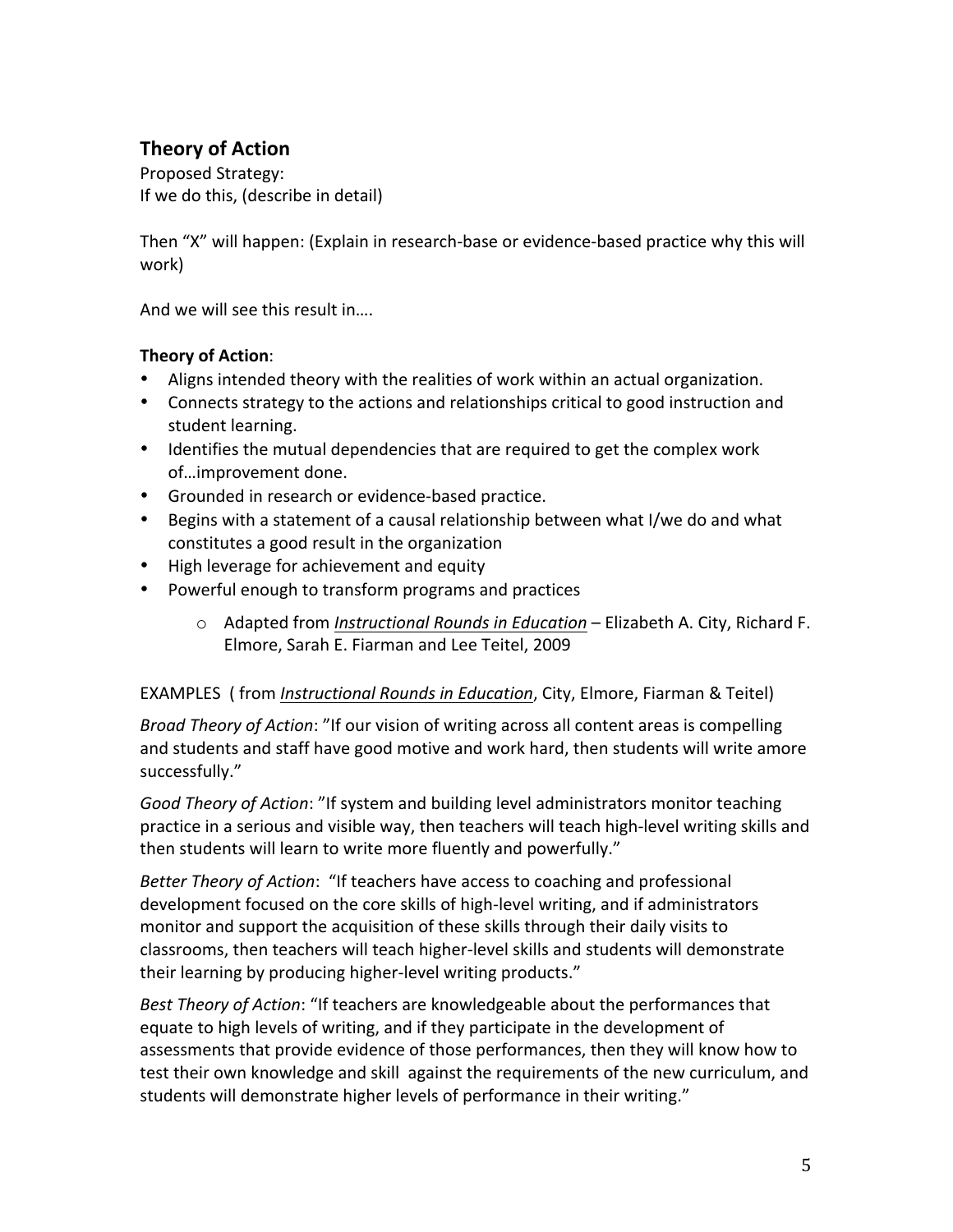NOTE: Another valuable example is the Smarter Balanced Theory of Action. See http://www.smarterbalanced.org/wordpress/wpcontent/uploads/2012/02/Smarter.Balanced.Theory.of.Action.pdf

#### Some questions to consider when developing a Theory of Action:

*Where do I/we begin my/our research?* 

How do we get from the current state to the desired state?

What are the vital actions that will improve our school as an organization, transform our *practice, and%improve%results%for%our students%and%teachers?* What evidence do we have that these actions will be successful? As a result of these actions, what will happen? How will this action/these actions transform our high school?

How will this action/these actions transform our teaching and learning? How will this action/these actions transform our school/district leadership? How will this action/these actions impact students? Teachers? Counselors? Administration? Our parents and community? *What will this action/these actions lead to? What results will we see?* 

#### **FROM THE EVALUATION TOOLKIT for Magnet School Programs:**

Developing a Theory of Action: Key Actions:

- **Surface assumptions about how (your school/master schedule)\* is supposed to**  $\blacksquare$ work
- $\blacksquare$  Create a logic model to explicitly connect your activities and goals
- $\blacksquare$  Use your logic model to develop relevant evaluation questions

"When you are trying to figure out what works and why, begin with a thorough understanding of how your (school as an organization// master schedule)\* is supposed to work. As the visual representation of your theory of action, a logic model can be useful for creating a shared understanding, clarifying assumptions, and focusing an evaluation." \* (adapted from original text)

*NOTE: In most of the literature on change theory, A Theory of Change or a Theory of Action%differs%from%logical%model,%since%a%Theory%of%Change%or%Theory%or%Action%requires% participants to surface and articulate underlying assumptions which can be tested and measures AND because it "shows a causal pathway from here to there" by specifying* what is needed for goals to be achieved.

From ActKnowlege: A Theory of Change "defines all the building blocks required to bring about a long-term goal. Like any good planning and evaluation method for...change, it requires participants to be clear on long-term goals, identify measurable indicators of success, and formulate actions to achieve goals."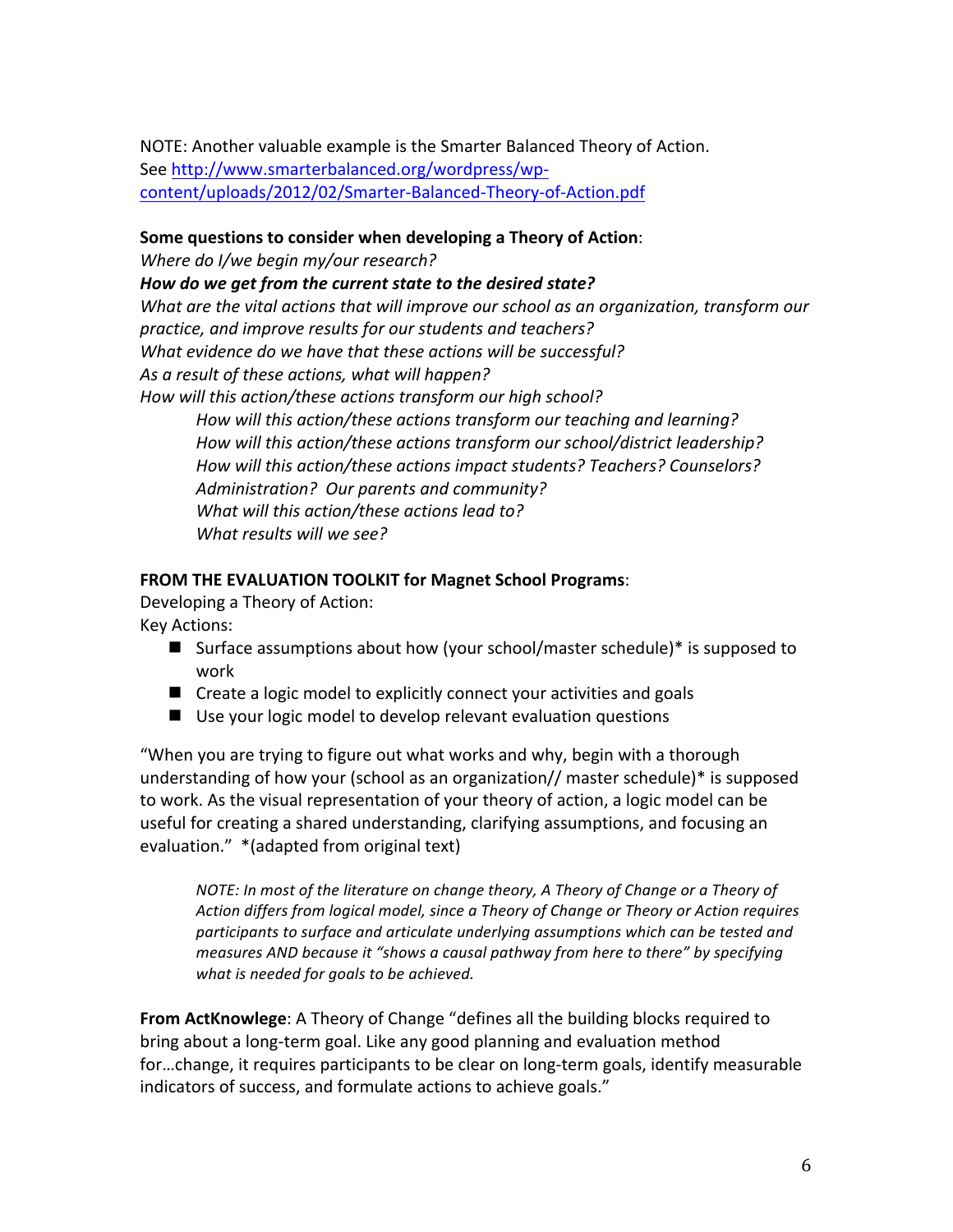**From Jim Connell and Adenna Klem:** "You should ask yourself whether your Theory of Change is:

PLAUSIBLE (stakeholders believe the logic of the model is correct: If we do these things, we will get the results we want and expect):

DOABLE (human, political (policy), and economic resources are seen as sufficient to implement the action strategies in the theory:

TESTABLE (stakeholders believe there are credible ways to discover whether the results are as predicted);

MEANINGFUL (Stakeholders see the outcomes as important and the magnitude of change in these outcomes being pursued as worth the effort)."

#### A few Theory of Action, Theory of Change, and/or Logic Model resources:

"Theory of Change: A Practical Tool for Action, Results, and Learning," prepared for Annie E. Casey Foundation, prepared by Organizational Research Services, 2004 http://www.aecf.org/upload/publicationfiles/cc2977k440.pdf

W.K. Kellogg Foundation Logic Model Development Guide http://www.wkkf.org/resource.directory/resource/2006/02/wk.kellogg.foundation.logic. model.development.guide

"Theory of Change as a Tool for Strategic Planning: A Report on Early Experiences," Wallace Foundation, Wallace Foundation/ Aspen Institute on Community Change August 2004 http://www.wallacefoundation.org/knowledge.center/advancing. philanthropy/Documents/Theory-of-Change-Tool-for-Strategic-Planning-Report-on-Early-Experiences.pdf

| Proposed Strategy: If we do<br>this, (Describe in Detail | Then "X" will happen<br>(Explain in research-base or<br>theory-base or evidence-<br>base why this will work) | And we will see this result<br>in |
|----------------------------------------------------------|--------------------------------------------------------------------------------------------------------------|-----------------------------------|
|                                                          |                                                                                                              |                                   |

#### **THEORY OF ACTION TEMPLATE** (expand boxes for note-making for actual use)

# **POLLING APPS**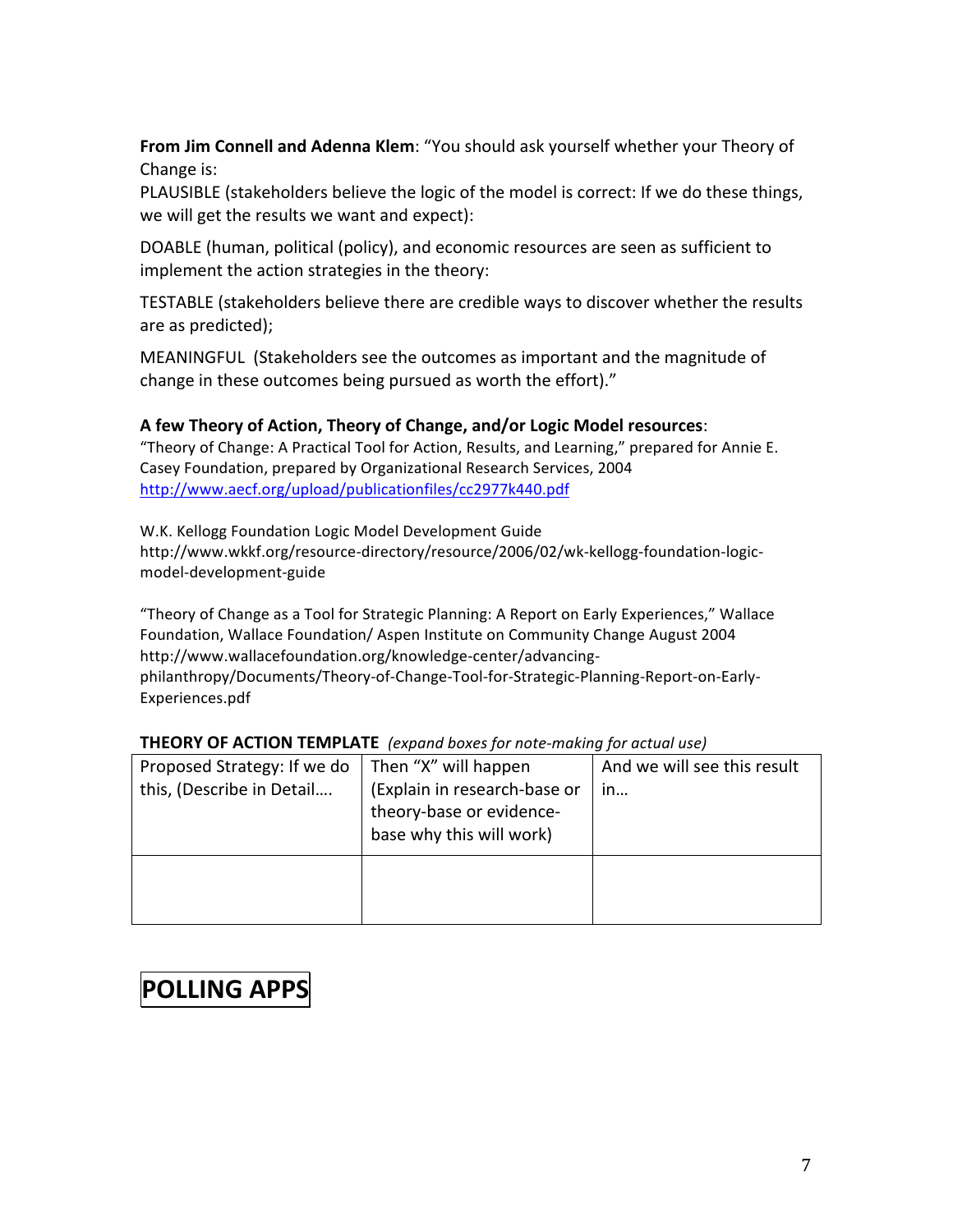

#### Poll Everywhere http://www.polleverywhere.com

Poll Everywhere lets you engage your audience anywhere in real time Poll Everywhere allows you to conduct a poll without specialized equipment (other than smart phones).



PollDaddy http://www.polldaddy.com **Create Surveys and Polls** With your account from PollDaddy you can create online surveys and polls for your

website, blog, and social network.



**Thumb.it** !!!http://www.thumb.it.com

#### **Real Time Opinion Platform**

Thumb provides its users with a simple way to give and get opinions. Users can join the community and vote in polls online



**MicroPoll** http://www.micropoll.com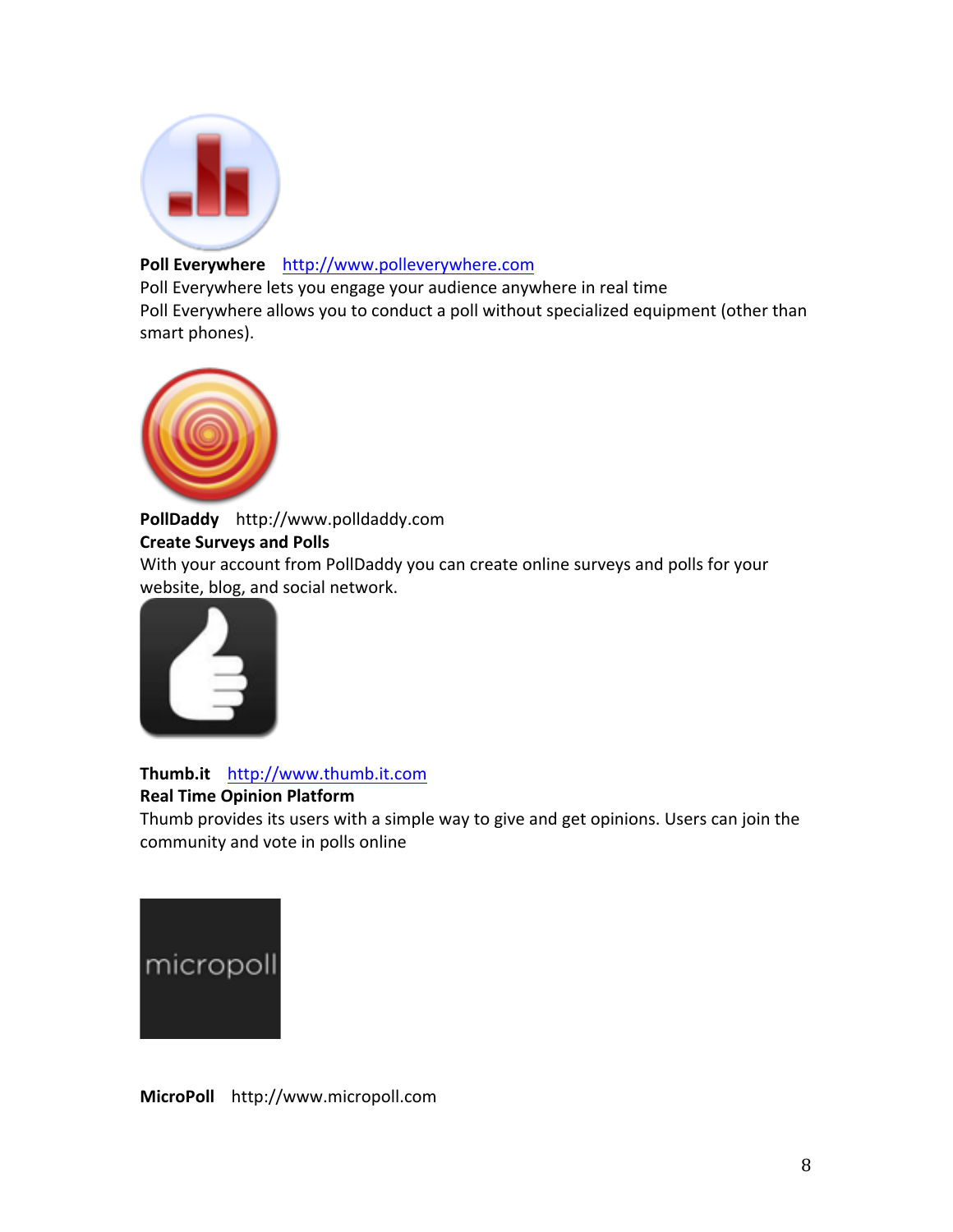MicroPoll calls itself the "easiest way to create website polls....FREE"



#### AddPoll http://www.addpoll.com

AddPoll gives users a number of tools that allow them to "create online surveys, polls and forms using best online software in the web. Real time detailed reports, stunning designs, and many more features."



#### **Flisti** http://www.flisti.com With Flisti you can create free online polls "free & easy."



Kwiqpoll http://www.kwiqpoll.com Kwiqpoll is a fast and easy online poll builder. "Create a poll and share the link on any social media site or email."

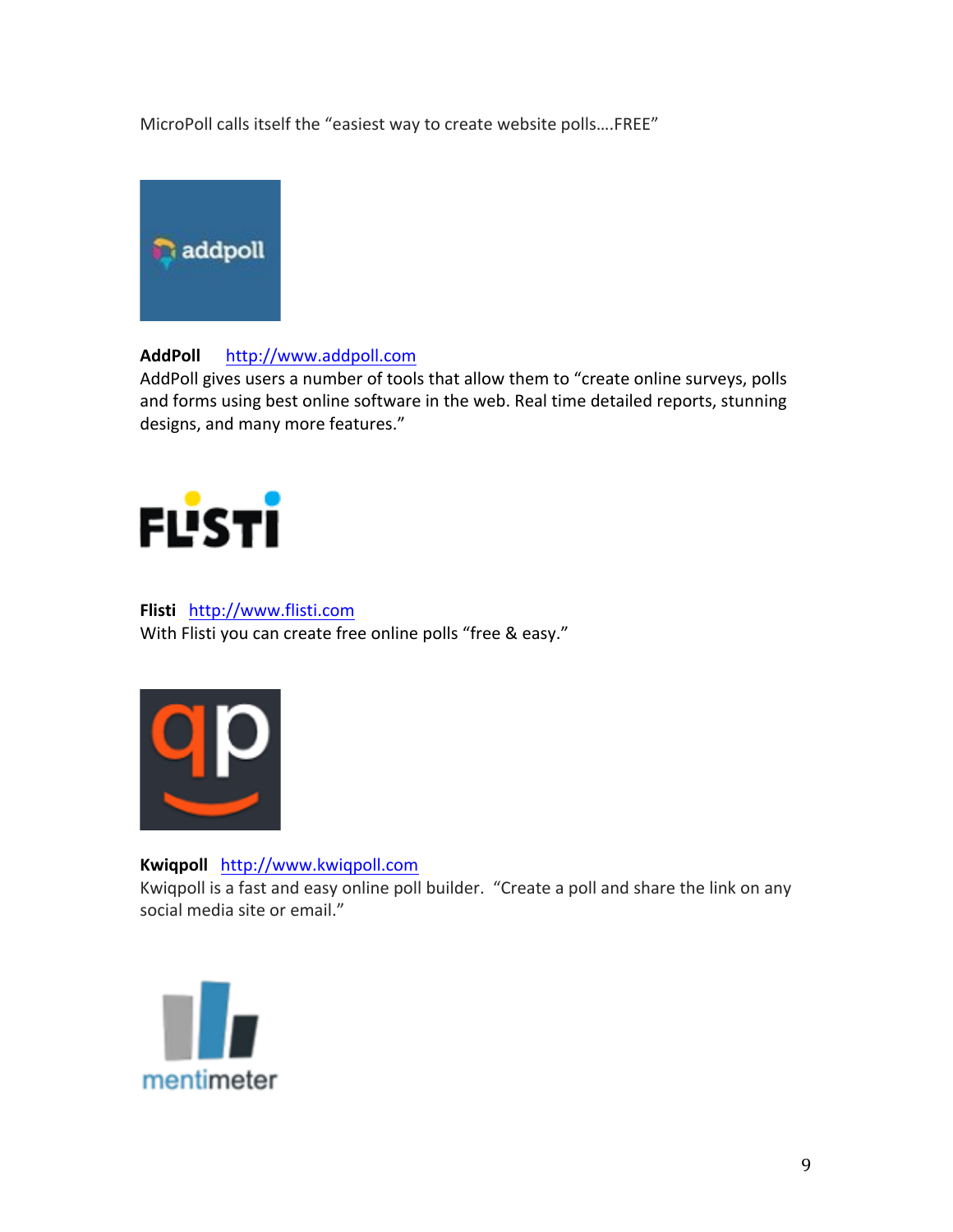#### Mentimeter http://www.mentimeter.com

Mentimeter gives users an easy way to create an interactive presentation using mobile polls.



#### Tezaa http://www.tezaa.com

Tezaa is a website for creating and taking polls or quizzes. Users can take surveys and share their opinions. Tezaa is a poll and survey creation community that provides a platform for polls to be quickly and easily created.



#### Pollibob http://www.pollibob.com

Pollbob.com lets users create and take online polls. The polls can be shared with others so users can see what their friends think about a topic or issue. Each time the user creates, stakes or shares a poll, they earn points which can be used to unlock rewards.

Sources: Recommendations from Teachers, online search for popular polling applications, and AppAppeal.com (reviews of over 3500 free web apps in 180+ categories)

See the Polling category at http://www.appappeal.com for much more detailed reviews of many of the applications listed above.

Other popular polling apps mentioned in some reviews include: Poutsch "Poutsch is Quora for polls"